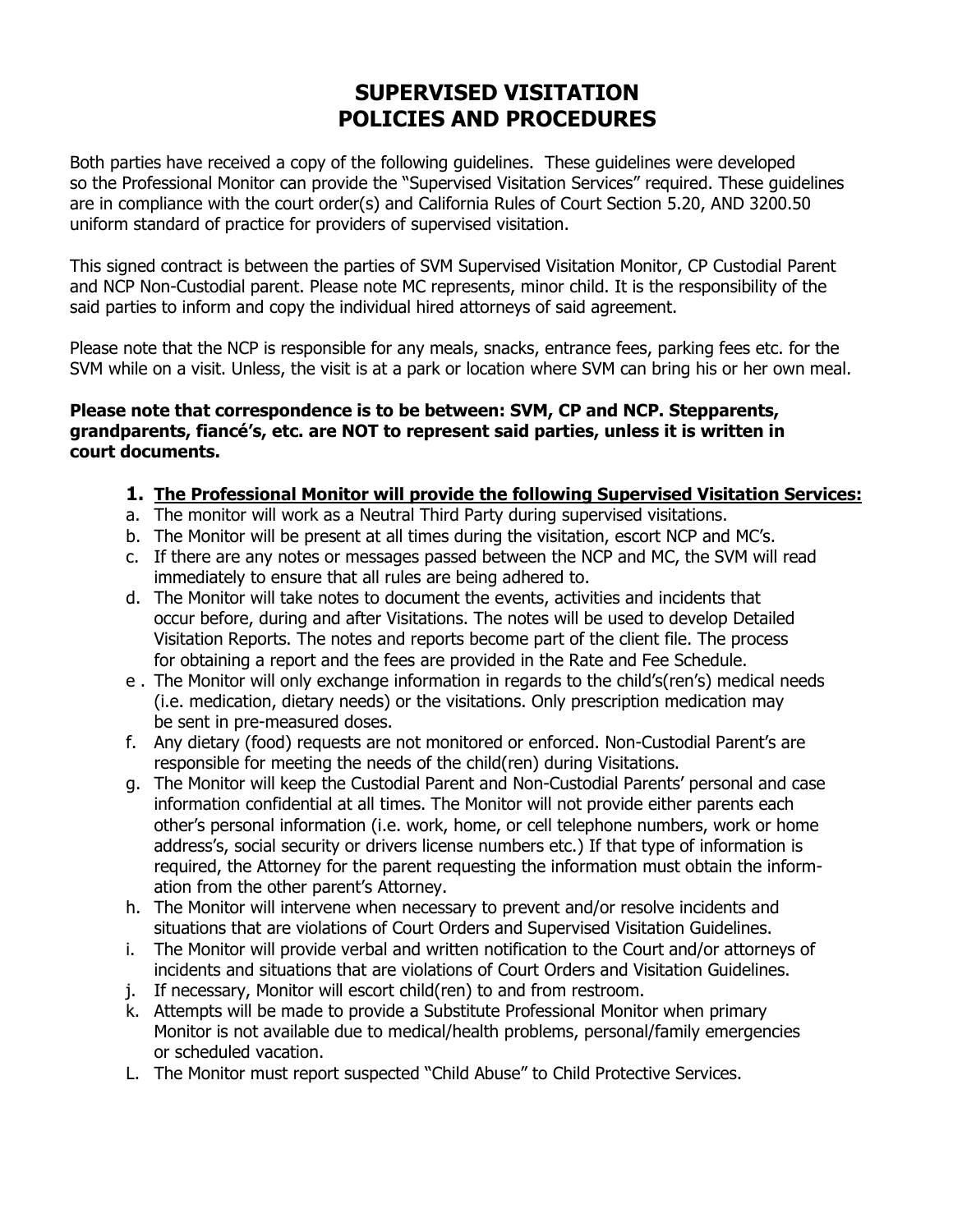#### **2. It is requested that child(ren) do not bring phones, electronic games or music devices to the visitation. TV time is also to be limited.**

- a) If the parent is required to prepay the visit 24 hours in advance, the SVM and NCP will create a set time to meet, unless it is agreed to use VENMO. If the initial time can't be met a  $2^{nd}$  time may be permitted. However, if the prepayment is not made within this time frame, the visit will be considered a "No-Show" and fees will be applied.
- b) The time slot that is arranged between parties and SVM may be cancelled or removed if a family fails to use their time slot 50% of the time or fails to use (3) times consecutively.

### **3. The following procedures must be followed by the Custodial Parent/ Designee**:

- a. The Custodial and Non-Custodial parents are not to escort the child(ren) into a visitation, only the Monitor can do so, in order to prevent any disagreements or tension in front of the child(ren).
- b. The Custodial Parent/Designee must bring the child(ren) to the exchange location 15 minutes prior to Visitation start times. Unless, other agreement has been made.
- c. If the Custodial Parent/Designee is 10 minutes late for Visitation, the visit may be cancelled. The Custodial Parent will be responsible for paying the cancellation fee before the next Visitation is scheduled. The Monitor will provide an Incident Report regarding the cancellation to all parties involved in the Supervised Visitation case.
- d. The Custodial Parent/Designee must depart the Exchange location immediately after the exchange with the Monitor at the start of and end of Visitations and may not linger near the vicinity of where visitation is taking place, i.e.: The Mall, park, bookstore or shopping center, etc.
- e. The Custodial Parent/Designee must promptly pick up the child(ren) at the Exchange location at Visitation end times. **The CP must NOT arrive early unless agreed upon by Monitor.**
- f. If the Custodial Parent/Designee is more than 5 minutes late to pick up, he/she will have to pay \$2.00 for each additional minute. The Custodial Parent will be responsible for paying the late fee before the next visitation.
- g. If for any reason the Custodial Parent/Designee is unable to bring the child(ren) or Non-Custodial Parent is not able to attend Visitations he/she must notify the Monitor 24 hours in advance, the Monitor will confirm cancellations. Cancellation fees will be charged if scheduled Visitations are not cancelled with a 24-hour notice, with the exception of personal family emergencies and medical/health problems. A doctor's note must be provided before the next Visitation is scheduled.
- h. Sick children are to be brought to the visit, unless there is a written note by the pediatrician specifying child's illness and concern regarding the inability to attend the visit. If child is too sick to continue, then the Monitor will contact the CP and have them come to pick-up the child.
- i. CP must make an effort to have a rested child for the visit, if the visit does not go well, due to child being too tired and cranky from previous activities prior to the visit and/or sleep depravation. The CP parent may need to reimburse NCP for the visit. This is to be decided by SVM.

### **4. The following rules of Visitation, pick-up and drop-off procedures must be followed by the NON-Custodial Parent:**

a**.** Parents and child(ren) must speak ENGLISH during visitations. All conversations must be loud enough so the Monitor will be able to hear and see all activities and conversations that occur. NO WHISPERING ALLOWED.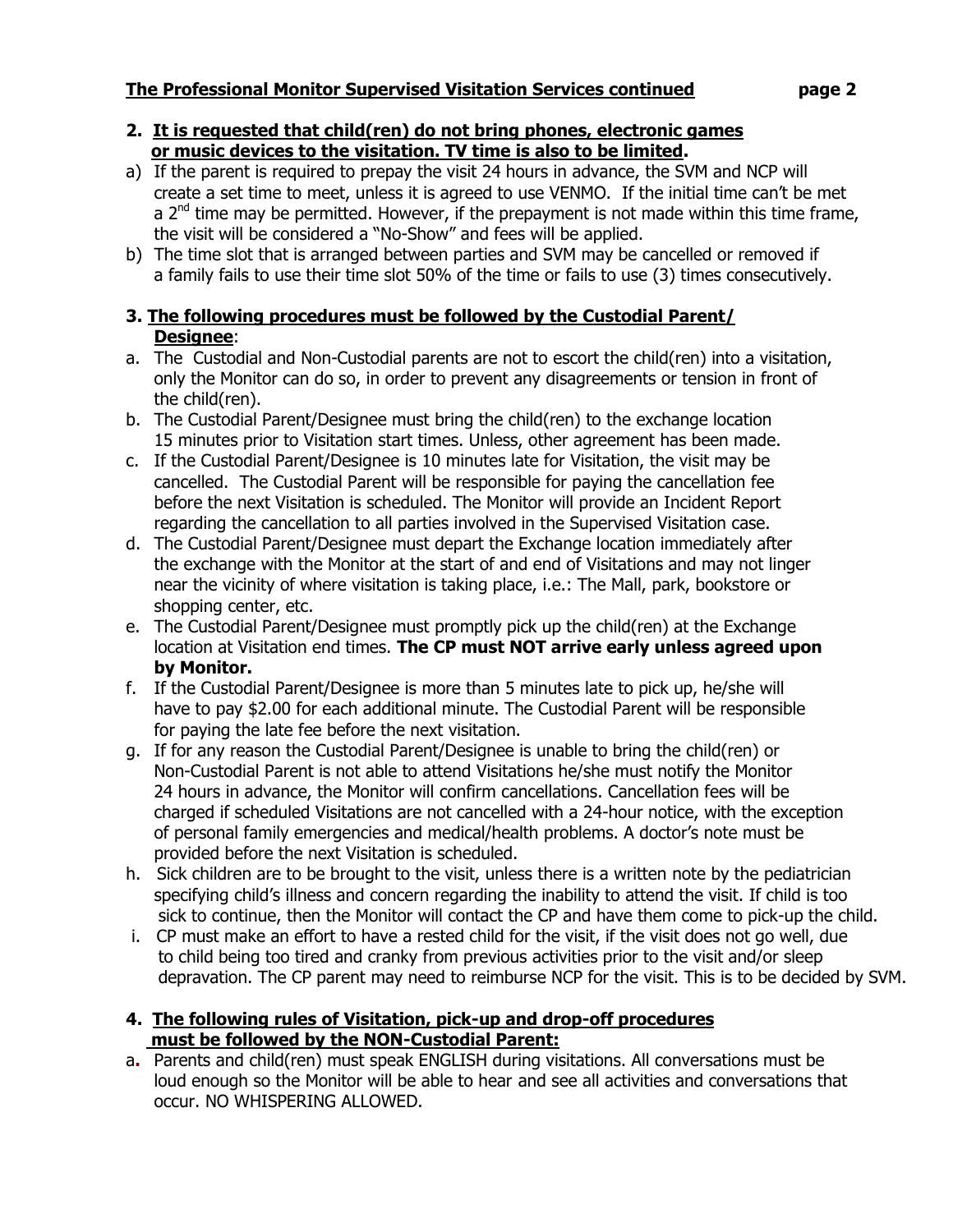- b. The Non-Custodial Parent must pick up the child(ren) from the Exchange location at Supervised Visitation start times, you are NOT ALLOWED to arrive early, unless agreed by Monitor.
- c. If the Non-Custodial Parent is 10 minutes late for Visitation the visit may be cancelled at the discretion of the Monitor. The Non-Custodial Parent will be responsible for paying the cancellation fee before the next Visitation is scheduled. The Monitor will provide an Incident Report regarding the cancellation to all parties involved.
- d. The Non-Custodial Parent must depart the Exchange location immediately after the Exchange with the Monitor at the start of and end of Visitation. If the returning party is late the Monitor will contact the local authorities for possible abduction, unless the Monitor has been advised of the delay and can substantiate the reason.
- e. The Monitor will escort Non-Custodial Parent and child(ren) to and from all destinations during the Visitation.
- f. The Non-Custodial Parent must return the child(ren) to the Exchange location 15 minutes prior to Visitation end times. Unless, another agreement has been made.
- g. If the Non-Custodial Parent/Designee is more than 5 minutes late, he/she will have to pay \$2.00 for each additional minute. The Non-Custodial Parent will be responsible for paying the late fee before the next Visitation is scheduled.
- h. NCP must NOT use phone during visit: including text messages, email or use as navigation device, especially while driving. With the exception of taking photos, looking at photos, videos and video messages that are approved by SVM.
- i. No photo or audiovisual recording is permitted. Unless, SVM feels appropriate. However, Children may be able to make recording to grandparents if they chose to, THIS IS NOT TO BE FORCED UPON THE CHILDREN. Children cannot speak to parties; family members on the phone during a visit.
- j. SVM requests that only the Non-Custodial be present for the first three visitations, in order to allow the one on one interaction needed. At that point the SVM may choose to allow outside parties to join with her approval in advance. If there is homework to be completed, it is not the obligation of SVM to ensure it's completion. If NCP chooses to complete homework it is at their discretion.
- k. NCP must not use alcohol or non-prescription drugs 24 hours prior to/or during Visitations. Visits will be cancelled if parent is suspected of being under the influence. NCP must provide their own Breathalyzer unit.
- L. If needed a "Wellness Check" may be performed by the SVM. This test shall consist of: Checking pupils, looking in handbag or diaper bag, car interior, home, etc. prior to the drop-off of the child(ren).
- M. If necessary, a Breathalyzer will be used prior to the visit under the SVM's supervision.

# **5 .The following will not be allowed during Supervised Visitation:**

- a. Parents will not use alcohol or non-prescribed drugs 24 hours prior to/or during Visitations. Visits will be cancelled if a parent is suspected of being under the influence of non-prescribed drugs and/or alcohol.
- b. Weapons or any articles that could be used as weapons are not permitted during Visitations.
- c. Family members and friends authorized by the Court to participate in the Visitations that do not comply with Court Orders and/or Supervised Visitation Guidelines will be required to leave the Visitation location.
- d. No smoking in the presence of child(ren) and/or Monitor during Visitations.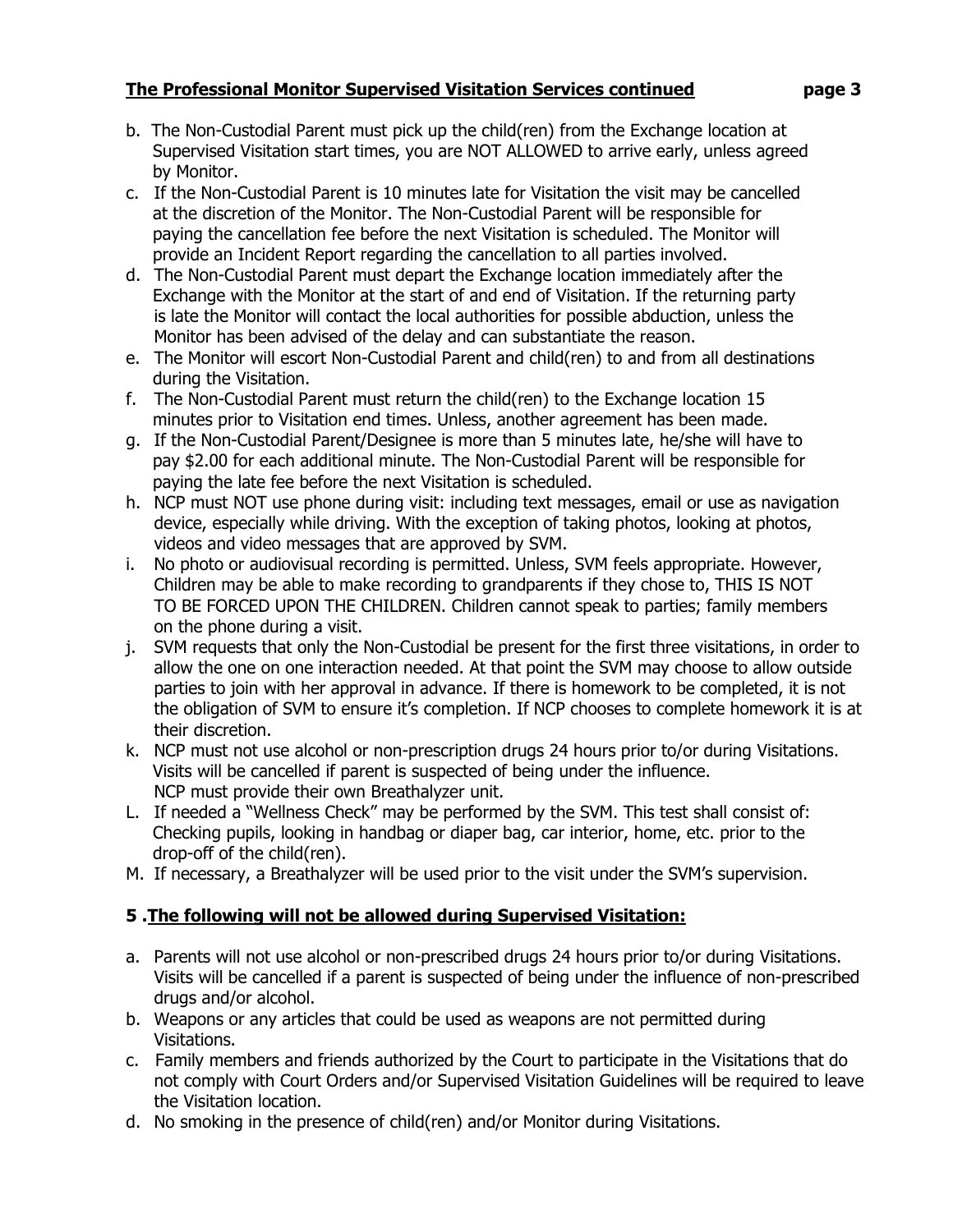- 
- e. CP or NCP are NOT allowed to transmit documents, information or personal possessions or correspondence (e.g. regarding child support) or messages to the other parent by means of the child(ren) or Monitor.
- p. There shall be no permanent alterations to the child(ren) during Visitation without prior approval from the Custodial Parent. This includes, but not limited to; haircuts, tattoos, body/ear piercing, etc.

# **6. RULES AND REGULATIONS:**

- a. **It is prohibited to use the Visitation to serve Court documents. There will be immediate termination and Fee of \$200.00 if rule is broken.**
- b**.** Payment for Supervised Visitation Services must be paid in cash, money order, or cashier's check **before** the Visitation can begin.
- c. The Monitor will not allow un-authorized individuals to attend Visitations, unless previously approved by the Monitor or at the discretion of the Monitor.
- d The Monitor must report suspected child abuse to Child Protective Services.
- e. The Monitor shall not appear in any photos taken during Visitations. The Monitor shall not take photos of the Non-Custodial Parent and child(ren).
- f. The visit may be suspended or terminated at any time if the child(ren) states or appears to be over-stimulated or stressed by the level of activity or a case of inappropriate behavior.
- g. The Monitor is not obligated to advise the CP regarding the location and scheduled event or plans for the visitation. Please be advised, NCP is NOT allowed to take MC out of the County without CP and SVM's approval.
- h. It is the discretion of SVM to approve locations of the visits. The visits exclude: Ice-Skating, bicycle riding, surfing, kayaking. SVM must sit directly behind parties at the movies and Theme Park rides, etc.
- i. Swimming pools: The NCP is allowed to play with child(ren) at small private or semi-private community pools. They must be in the hearing distance of SVM, so that SVM can hear all conversations. This is allowed at the discretion of the SVM. However, large Hotel pools, public or private play areas with large crowds in not permitted. Monitor has the final say.

### **7**. **Temporary suspension or termination of supervised visitation**.

 The Monitor will terminate/end Supervised Visitation if Court Orders and Supervised Visitation Guidelines cannot be enforced. A \$100.00 fee to be applied for termination, plus \$150.00 Incident Report Fee. If an incident occurs during the visitation or exchange the SVM decides whether it needs to be cancelled or not. The party causing the Incident will pay the fees related. All fees must be paid prior to the scheduling of the next visitation. Non-compliance with Court Orders and Supervised Visitation Guidelines may lead to termination of Professional Supervised Visitation Services.

# **7. PARENTS CODE OF CONDUCT RULES:**

- a.Parents must not share detailed court information or court documents with the child(ren).
- b. Parents must NOT make promises to the child(ren) about future living arrangements, time-sharing, or visitation modifications. Conversations and activities should focus on the present to avoid added pressure and/or disappointment of the child(ren).